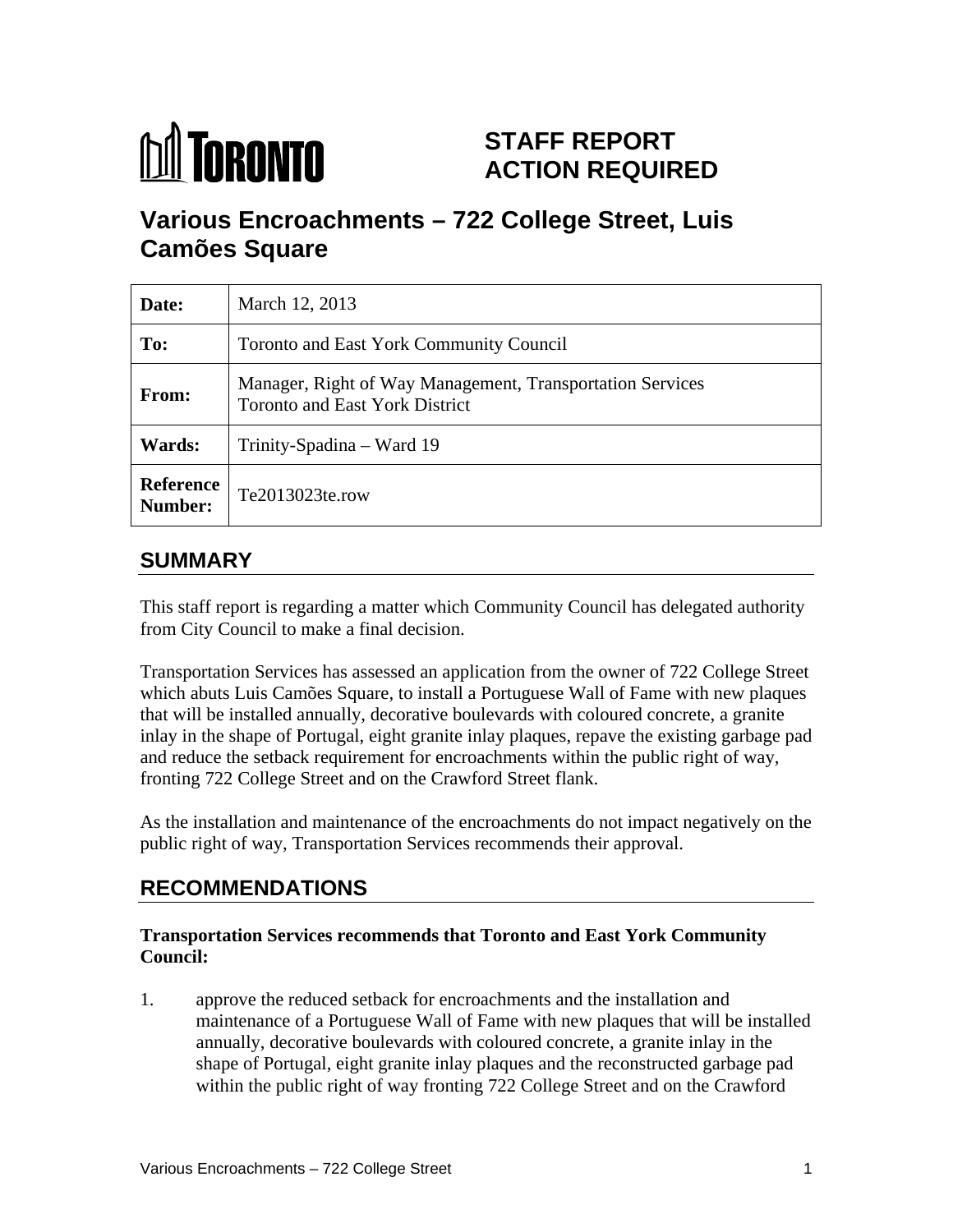Street flank, subject to the owner entering into an encroachment agreement with the City of Toronto, agreeing to but not limited to the following:

- a. indemnify the City from and against all actions, suits, claims or demands and from loss, costs, damages and expenses that may result from such permission granted and providing an insurance policy for such liability for the lifetime of the Agreement in a form as approved by the Deputy City Manager and Chief Financial Officer and in an amount not less than \$2,000,000 or such greater amount as the Deputy City Manager and Chief Financial Officer may require;
- b. maintain the Portuguese Wall of Fame with new plaques to be installed annually, decorative boulevards with coloured concrete, a granite inlay in the shape of Portugal, eight granite inlay plaques and the garbage pad at their own expense in good repair and a condition satisfactory to the General Manager of Transportation Services and will not make any additions or modifications to the encroachments beyond what is allowed under the terms of the Agreement;
- c. indemnify the City and utility/telecommunication companies of any damage sustained to the encroachments in the event of a need to access the area;
- d. remove the encroachments upon receiving 90 days written notice to do so;
- e. pay for the costs of preparing the Agreement and the registration of the Agreement on title; and  $\overline{a}$
- f. accept such additional conditions as the City Solicitor or the General Manager of Transportation Services may deem necessary in the interest of the City;
- 2. in the event of sale or transfer of the property abutting the encroachment, Legal Services and/or the General Manager of Transportation Services be authorized to extend the Encroachment agreement to the new owner, subject to the approval of the General Manager of Transportation Services; and
- 3. request Legal Services to prepare and execute the Encroachment Agreement.

#### **Financial Impact**

There is no financial impact to the City as a result of this report. The cost of construction and ongoing maintenance of the encroachments will be borne by the property owners.

# **ISSUE BACKGROUND**

The owner of 722 College Street submitted an application requesting permission to install a Portuguese Wall of Fame with new plaques to be installed annually, decorative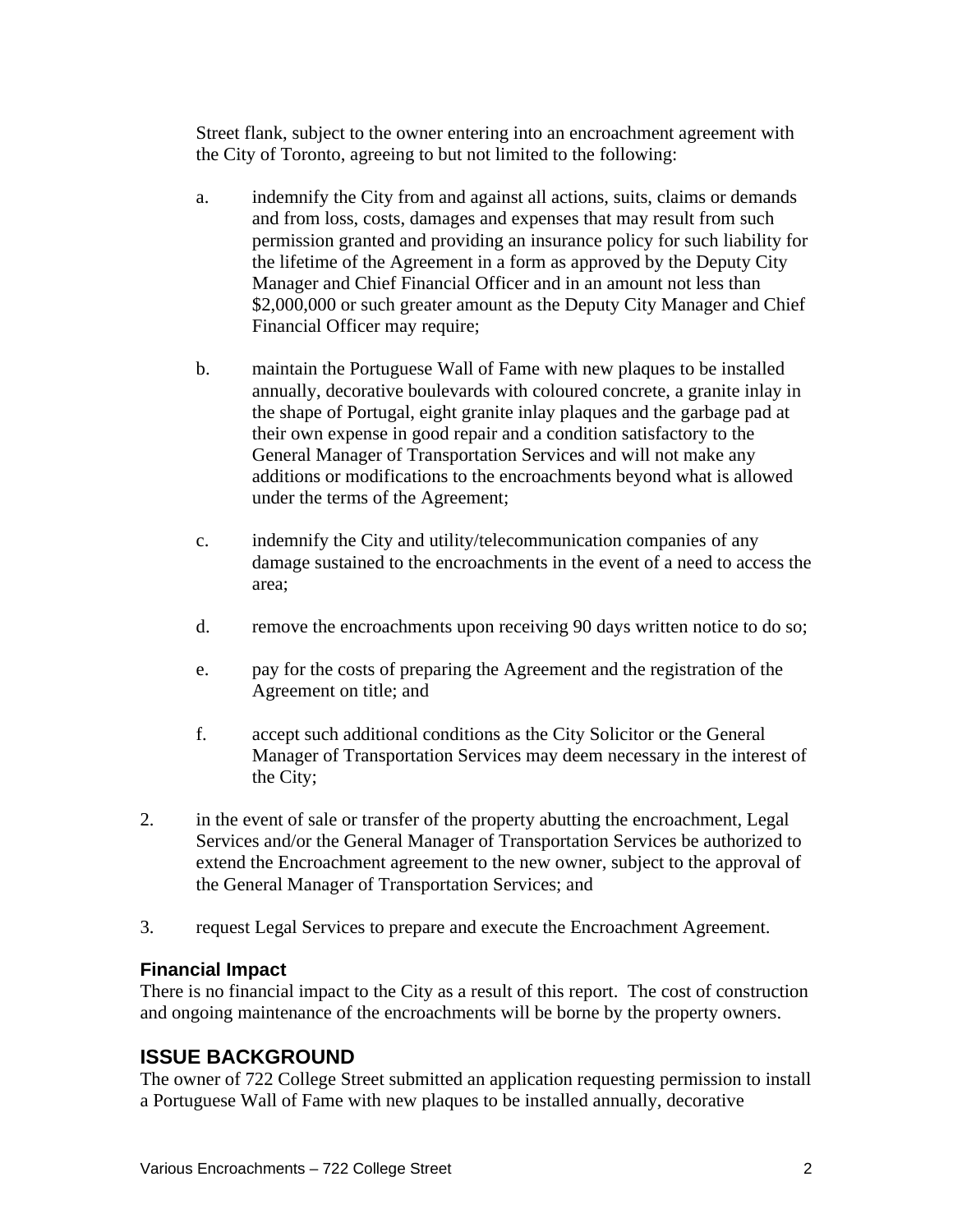boulevards with coloured concrete, a granite inlay in the shape of Portugal, eight granite inlay plaques and to reconstruct and maintain an existing garbage pad within the public right of way, fronting 722 College Street and on the Crawford Street flank.

The Portuguese Wall of Fame will be located within the Crawford Street flank and consists of a galvanized steel frame structure with an overhang and four panels that will hold a number of individual marble plaques. The marble plaques will bear the names of individuals of the Portuguese community who have excelled within their respective fields and whose contributions have enhanced the Portuguese-Canadian culture. A poll will be conducted annually by a selection committee and three plaques will be awarded annually.

A portion of the boulevard will be paved with coloured concrete and will be inlayed with eight individual granite plaques and a granite inlay in the shape of Portugal.

There is an existing garbage pad on the Crawford Street flank of the property which is currently paved with precast unit pavers which does not provide an even surface. The garbage pad has been in existence for a number of years and the owner would like to resurface the pad in concrete to facilitate movement of the bins.

There are additional permitted encroachments which do not require Community Council approval that will be installed as part of the improvements on College and Crawford Street however, some of the proposed encroachments will be installed within the required 0.5 m setback from the sidewalk, for which we are seeking relief from.

The purpose of the project is to modernize and refurbish the northwest corner of College and Crawford Street. This corner and the building located at 722 College Street are of historical and cultural importance to the Portuguese-Canadian community; the First Portuguese Canadian Club building was occupied by the First Portuguese Club in the early 1960's. It was a place where new Portuguese-Canadians could visit to receive guidance and education to aid them with the integration into Canadian culture and society. To mark the importance of this location, the corner was inaugurated by the City as Luis Camões Square and a statue honouring Luis de Camões was erected and currently exists at the site, which will be relocated as part of the alterations. The proposed improvements will serve to enhance and preserve this area's importance within the Portuguese-Canadian community. The applicant has advised that the Square will be managed and operated as a not-for-profit organization.

In order not to delay the project and in consultation with the Ward Councillor, Construction Permit No. 59148101 was issued March 4, 2013, authorizing the installation and maintenance of the various encroachments.

Transportation Services has determined that the proposed installations will not impact negatively on the public right of way. The property owner will be required to enter into an encroachment agreement with the City for the ongoing maintenance of the encroachments to be registered on title of the property.